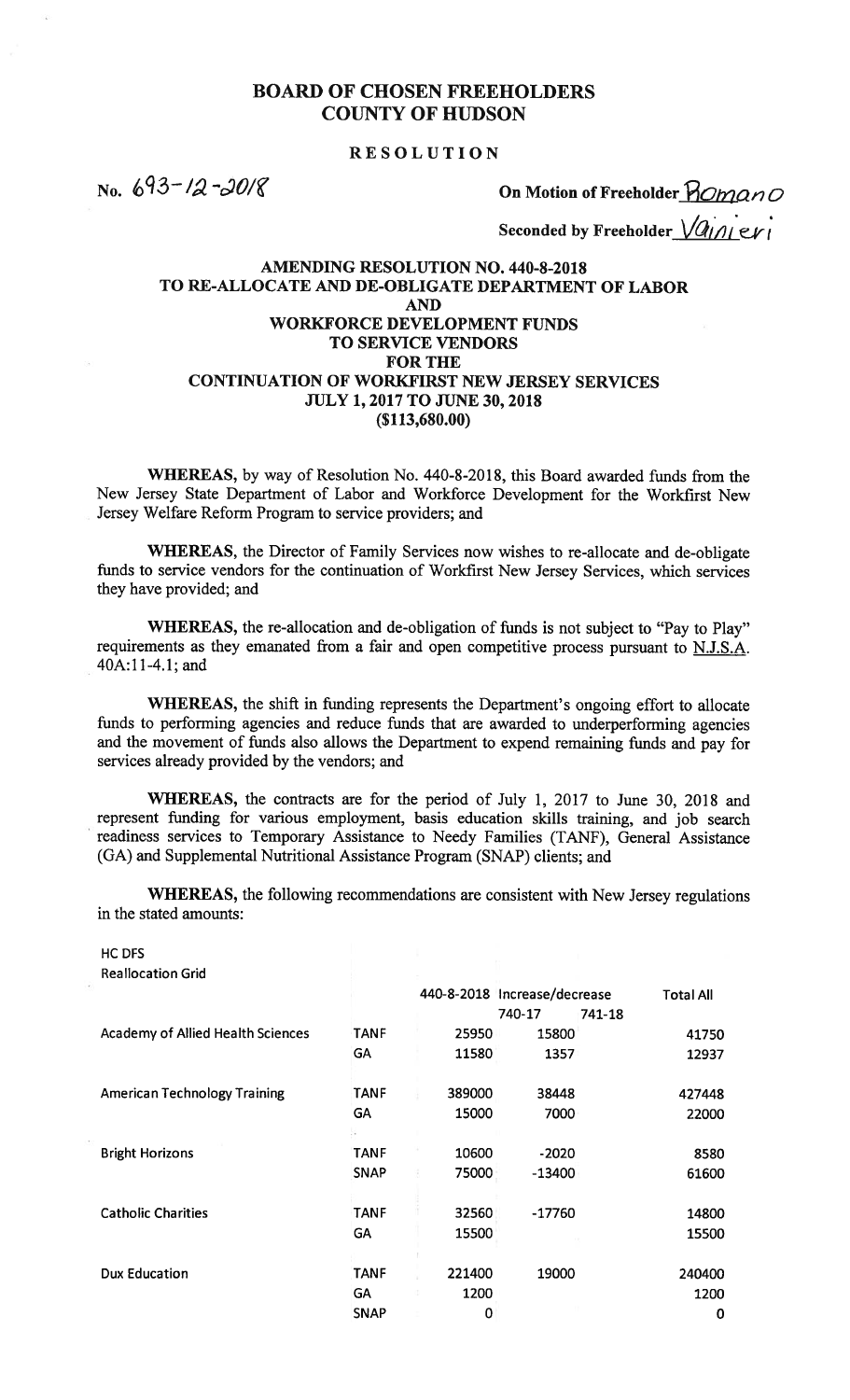### BOARD OF CHOSEN FREEHOLDERS COUNTY OF HUDSON

738

#### RESOLUTION

þ,

 $\langle \epsilon \rangle$ 

 $\omega$ 

 $\hat{\sigma}$ 

 $\bar{\Omega}$ 

 $\mathcal{A}$ 

 $\hat{\Xi}$ 

## No. Page 2 **On Motion of Freeholder**

|                                                    | <b>Seconded by Freeholder</b> |         |          |         |             |  |  |
|----------------------------------------------------|-------------------------------|---------|----------|---------|-------------|--|--|
| <b>Educate the Block</b>                           | <b>TANF</b>                   | 86740   | 2160     |         | 88900       |  |  |
|                                                    | GA                            | 80800   |          | 6820    | 87620       |  |  |
|                                                    | <b>SNAP</b>                   | 246287  |          |         | 246287      |  |  |
| Garden State Science & Technology                  | <b>TANF</b>                   | 170000  | $-11040$ |         | 158960      |  |  |
|                                                    | GA                            | 29000   |          | $-3640$ | 25360       |  |  |
| <b>Hudson County Schools of Technology</b>         | <b>TANF</b>                   | 100000  |          |         | 100000      |  |  |
| Institute of Science and Technology                | <b>TANF</b>                   | 155600  | $-10580$ |         | 145020      |  |  |
|                                                    | <b>GA</b>                     | 10800   |          |         | 10800       |  |  |
| <b>International Communications Solutions TANF</b> |                               | 69800   | $-5944$  |         | 63856       |  |  |
|                                                    | <b>GA</b>                     | 10740   | $-1157$  |         | 9583        |  |  |
|                                                    | <b>SNAP</b>                   | 23400   |          |         | 23400       |  |  |
| <b>National Career Institute</b>                   | <b>TANF</b>                   | 11800   | 5240     |         | 17040       |  |  |
|                                                    | <b>GA</b>                     | 25000   | 2180     |         | 27180       |  |  |
|                                                    | <b>SNAP</b>                   | 24000   |          |         | 24000       |  |  |
|                                                    |                               |         |          |         |             |  |  |
| Pro Data                                           | <b>TANF</b>                   | 145000  |          |         | 145000      |  |  |
|                                                    | <b>GA</b>                     | 83580   |          | $-6060$ | 77520       |  |  |
|                                                    | <b>SNAP</b>                   | 203000  |          |         | 203000      |  |  |
| <b>Starting Points</b>                             | <b>TANF</b>                   | 15600   |          |         | 15600       |  |  |
|                                                    | <b>SNAP</b>                   | 2400    |          |         | 2400        |  |  |
| <b>Suits for Success</b>                           | <b>TANF</b>                   | 0       |          |         |             |  |  |
| <b>Needs Based</b>                                 | TANF                          | 47190   |          |         | $\mathbf 0$ |  |  |
| <b>Needs Based</b>                                 | GA                            | 90000   | 755      |         | 47945       |  |  |
| <b>Needs Based</b>                                 | <b>SNAP</b>                   | 0       |          |         | 90000       |  |  |
|                                                    |                               |         |          |         | 0           |  |  |
| Urban League                                       | <b>TANF</b>                   | 33700   | $-5800$  |         | 27900       |  |  |
| Urban Renewal Corp                                 | <b>TANF</b>                   | 0       |          |         | 0           |  |  |
| <b>Women Rising</b>                                | <b>TANF</b>                   | 42060   | $-1200$  |         | 40860       |  |  |
|                                                    | <b>SNAP</b>                   | 0       |          |         | 0           |  |  |
| <b>World Wide Educating Services</b>               | <b>TANF</b>                   | 248635  |          |         | 248635      |  |  |
|                                                    | <b>GA</b>                     | 115989  | 2040     | 2880    | 120909      |  |  |
|                                                    | <b>SNAP</b>                   | 85400   |          |         | 85400       |  |  |
|                                                    |                               |         |          |         |             |  |  |
| <b>Eferon Solar Solutions</b>                      | Tanf                          | 7200    |          |         | 7200        |  |  |
|                                                    | GA                            | 90000   | 10000    |         | 100000      |  |  |
| <b>Total Vendors</b>                               |                               | 3051511 | 35079    | 0       | 3086590     |  |  |
| <b>Department of Family Services</b>               |                               |         |          |         |             |  |  |
| Administration                                     | <b>TANF</b>                   | 511729  |          |         | 511729      |  |  |
|                                                    | <b>GA</b>                     | 50958   |          |         | 50958       |  |  |
|                                                    | <b>SNAP</b>                   | 84012   |          |         | 84012       |  |  |
|                                                    |                               |         |          |         |             |  |  |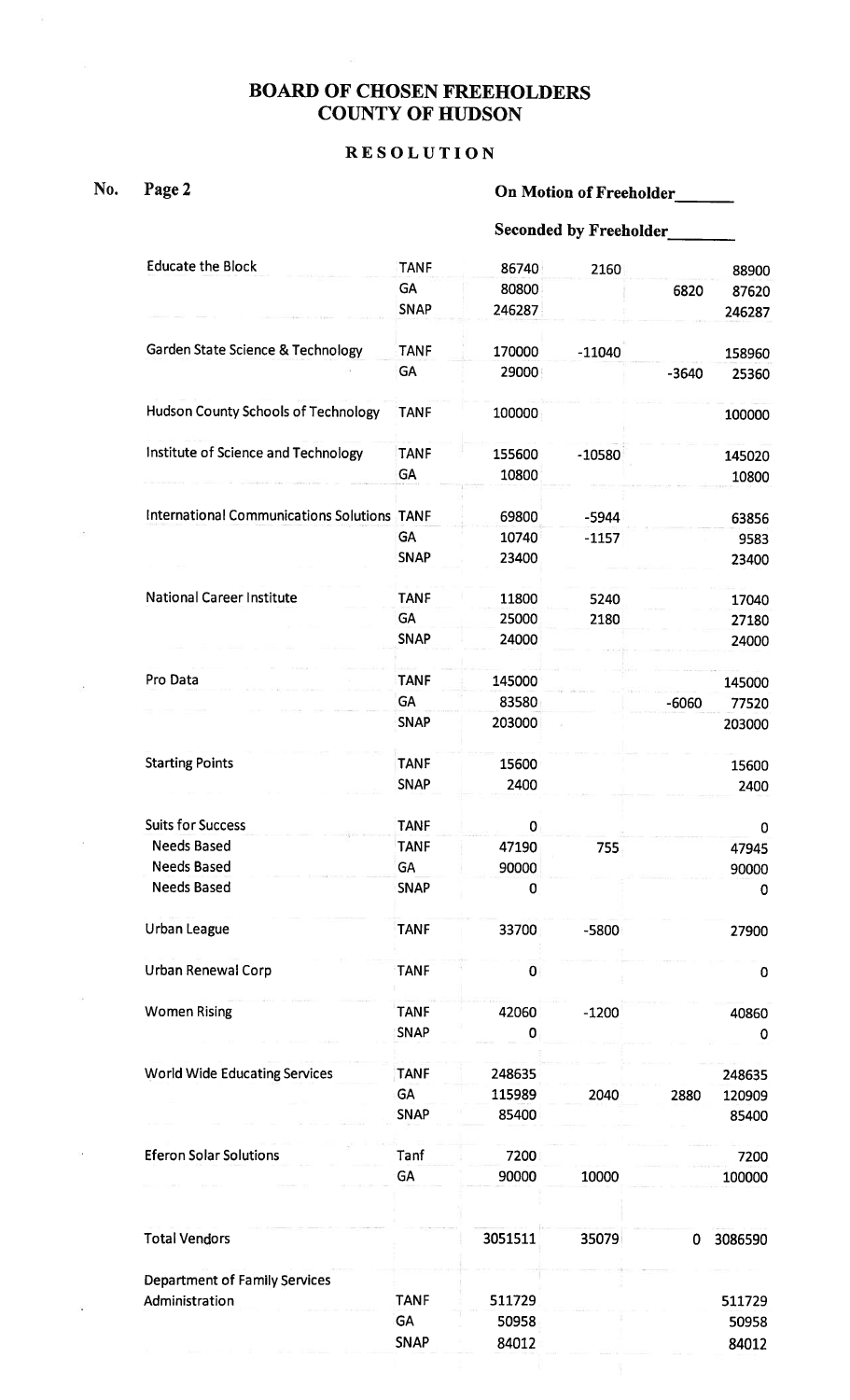#### BOARD OF CHOSEN FREEHOLDERS COUNTY OF HUDSON

#### **RESOLUTION**

| No. | Page |
|-----|------|
|     |      |

#### e 3 **On Motion of Freeholder**

Seconded by Freeholder\_\_\_\_\_\_\_

| <b>CWEP Unit</b>       | <b>TANF</b> | 640000  |          | 640000       |
|------------------------|-------------|---------|----------|--------------|
| <b>Case Management</b> | <b>TANF</b> | 768426  |          | 768426       |
|                        | GA          | 214435  | $-8020$  | 206415       |
|                        | <b>SNAP</b> | 100000  |          | 100000       |
| EEI                    | <b>TANF</b> | 155127  |          | 155127       |
| <b>Summer Youth</b>    | <b>TANF</b> | 206293  | $-27059$ | 179234       |
| <b>CAVP</b>            | <b>TANF</b> | 200000  |          | 200000       |
| Unallocated            |             | 0       |          | 0            |
| <b>Total DFS</b>       |             | 2930980 | $-35079$ | 0<br>2895901 |
| <b>Total All</b>       |             | 5982491 | 0        | 5982491<br>0 |

WHEREAS, the amount of funds being re-allocated and de-obligated is in the amount of ONE HUNDRED THIRTEEN THOUSAND SIX HUNDRED EIGHTY DOLLARS AND 00/100 (\$113,680.00) and the Director of Finance and Administration has certified in writing that funds are available for this purpose in Account No. 02-213-40-740-17; and

WHEREAS, the Local Public Contracts Law at N.J.S.A.  $40A:11-1(1)(q)$  permits the awarding of a contract for educational goods and services without public advertising for bids, and requires that the resolution and terms be available for public inspection.

NOW, THEREFORE, BE IT RESOLVED, by the Board of Chosen Freeholders of the County of Hudson that:

- 1. The aforesaid recitals are incorporated therein as though fully set forth at length.
- 2. The Board hereby authorizes the County Executive, Thomas A. DeGise, or County Administrator, Abraham Antun, or Deputy County Administrator, David their lawfully appointed designee, to execute any and all documents and take any and all actions necessary to complete and realize the intent and purpose of this resolution.
- 3. The Board hereby approves the re-allocation and de-obligation of Department of Labor funds to service vendors for the continuation of Workfirst New Jersey services.
- 4. The Board hereby approves payment to educational services providers for Workfirst New Jersey services
- 5. The Clerk to this Board shall attach a certified copy of this Resolution to the filed copy of Resolution No. 440-8-2018.